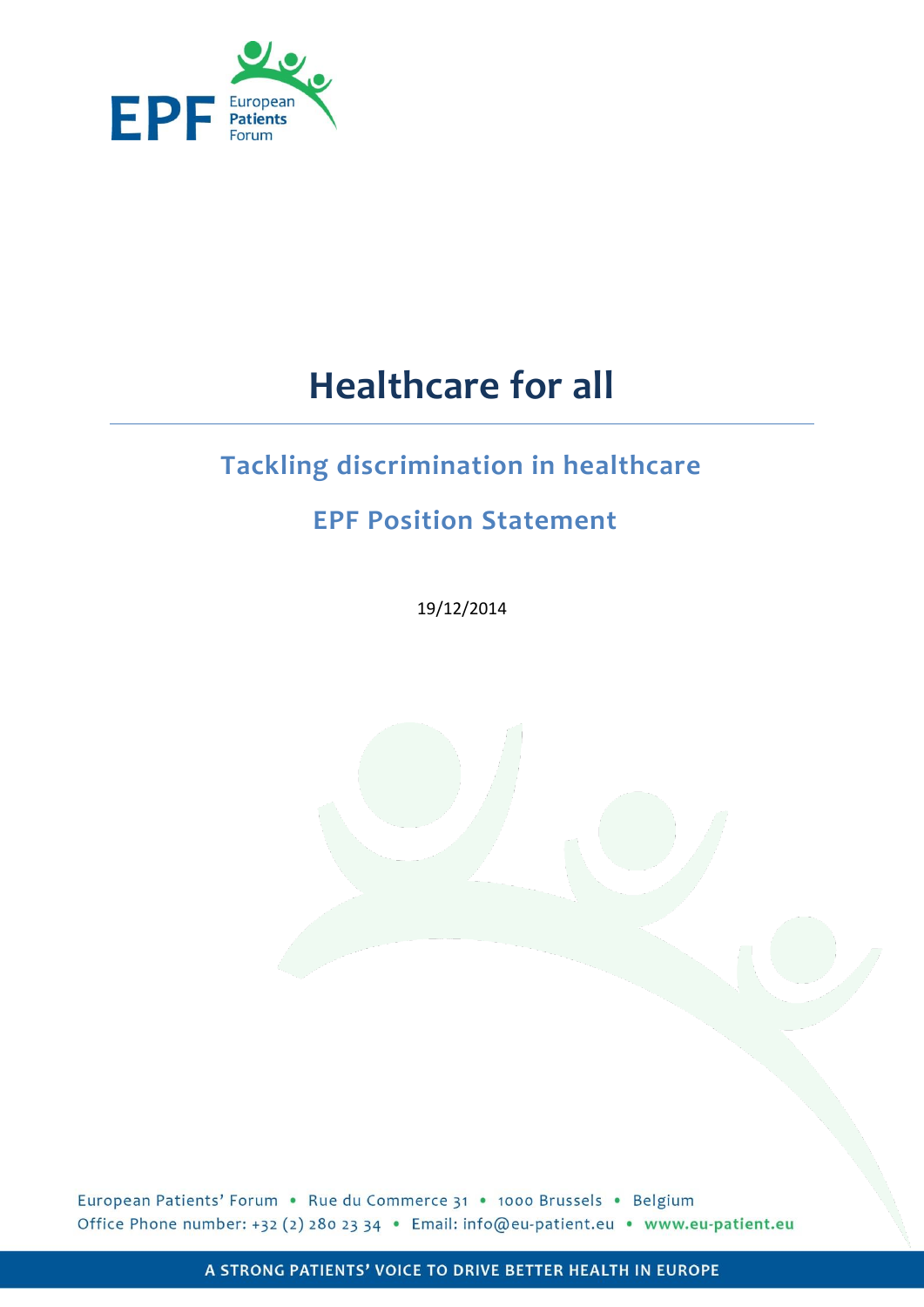

# **Introduction**

## **1.1 INTRODUCTION**

In EPF's vision, the fundamental goal of healthcare is to support every citizen in achieving the best possible health outcome and quality of life and to enable them to take their rightful place in society.

Patients have a fundamental right to health. The WHO defined the right to health as an inclusive right, that gives entitlements among which figure the availability and access to quality services, goods and facilities, without discrimination.<sup>1</sup> The Charter of Fundamental Rights of the EU states that "Everyone has the right of access to preventive health care and the right to benefit from medical treatment under the conditions established by national laws and practices" (article 35) and prohibits discrimination (article 21).<sup>2</sup> The European Union has also ratified the *United Nations Convention on the Rights of People with Disabilities* in January 2012, and article 25 of the Convention states that "persons with disabilities have the right to the enjoyment of the highest attainable standard of health without discrimination on the basis of disability". *3*

Yet there is important evidence both from research and from feedback of patient organisations that **patients face various forms of discrimination in the European Union**, because of their health status and/or other grounds.

Furthermore, **patients are not always protected by non-discrimination legislation** within the European Union, depending on the grounds<sup>4</sup> on which they are discriminated and on the Member States where the act of discrimination occurs, and of their disease:

- Some countries protect from discrimination on the grounds of health status,
- Other countries protect patients under the grounds of disability, but disability has no common EU definition, and inclusiveness of the definition of Member States varies.
- Overall protection in the area of healthcare varies, not all Member States have detailed legislation for this area, and at EU level.

Promoting the development of EU and national policies that tackle discrimination faced by patients in health and social care as well as in domains like education and employment is one of EPF's strategic goals<sup>5</sup>. EPF will also publish a position paper on discrimination of patients with chronic diseases in the workplace and in education in 2015.

EPF believes in ensuring patients' rights for all regardless of health status, age, sex, ethnic origin, political belief, religious conviction, marital status, economic status, sexual orientation, gender identity or any other factor that could lead to discrimination. This is part of the core values of the European Patients' Forum as defined by our Strategic Plan 2014-2020.

<sup>&</sup>lt;sup>1</sup> [http://www.who.int/hhr/activities/Right\\_to\\_Health\\_factsheet31.pdf](http://www.who.int/hhr/activities/Right_to_Health_factsheet31.pdf)

<sup>2</sup> <http://eur-lex.europa.eu/LexUriServ/LexUriServ.do?uri=OJ:C:2010:083:0389:0403:en:PDF>

<sup>3</sup> http://www.un.org/disabilities/convention/conventionfull.shtml

<sup>&</sup>lt;sup>4</sup> A grounds of discrimination means the reason why a person is treated less favourably. Legislation to prohibit discrimination often cites legal grounds for which discrimination is prohibited.

<sup>5</sup> http://www.eu-patient.eu/globalassets/library/strategic-planning/epf-strategic-plan-2014-2020-final.pdf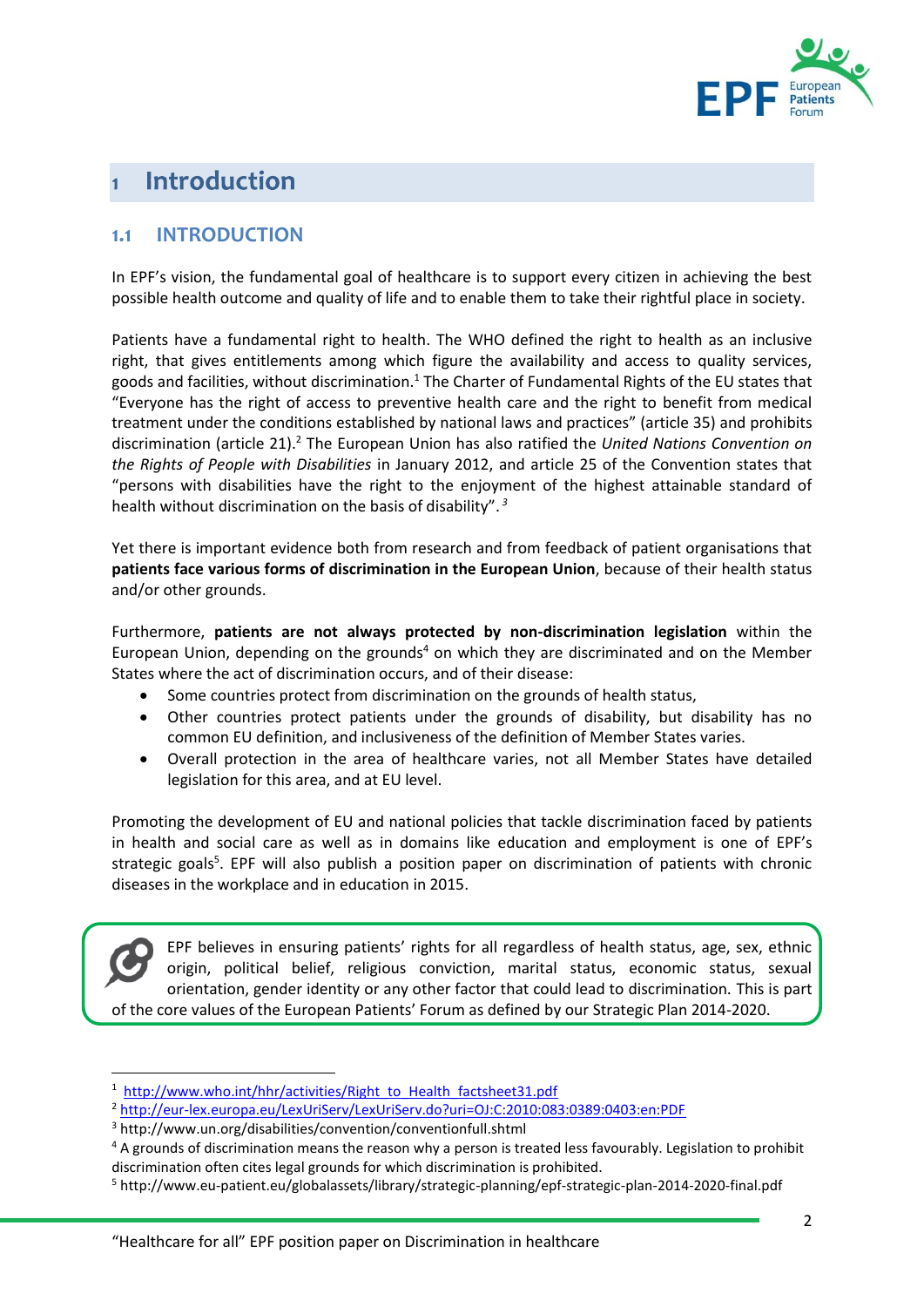

**While there are existing principles and laws on discrimination, we believe further steps need to be taken to truly tackle discrimination and stigma in the EU and to apply the right to health for all, without discrimination.**

### **1.2 WHAT DO WE CONSIDER AS DISCRIMINATION?**

In this paper, EPF considers both direct and indirect forms of discrimination. **Direct discrimination** happens when one person is treated less favourably than another is, has been or would be treated in a comparable situation.

Discrimination can also be **indirect**, when an apparently neutral provision, criterion or practice would put a person at a particular disadvantage compared with other persons, unless that provision, criterion or practice is objectively justified by a legitimate aim and the means of achieving that aim are appropriate and necessary.

In addition, we also believe that **structural forms of discrimination**, when health systems fail to meet the needs of a vulnerable group, also need to be identified and tackled.

Discrimination can be unintentional. However, if it is not addressed and if the system that allows it is not changed, it becomes deliberate.

EPF also combats **stigma**: stigma occurs when differences (or imagined differences) are labelled or pointed out and given negative associations.

## **1.3 WHY SHOULD DECISION MAKERS ACT?**

**Discrimination is against the common values of the European Union** as defined in the Charter of Fundamental Rights and to the overarching values of universality, access to good quality care, equity, and solidarity that the Council committed to in the Council Conclusions on Common values and principles in European Union Health Systems of 2006.

Stigma and discrimination may result in patients or groups avoiding contact with the healthcare system which can potentially cause **worse health outcomes** as a result of delaying diagnosis and/or treatment, and lower health literacy. This has negative impacts both for individual patients' health and quality of life, and for the sustainability of healthcare systems.

In addition, discrimination can contribute importantly to **health inequalities** as they can lead to placing groups of people at systematic disadvantage with respect to their health status.

Healthcare is a particular area, as patients depend upon having timely access to quality healthcare. In addition, **health is constantly cited as one of the highest values** by European citizens and people's health influence many economic outcomes (productivity, labour supply, human capital and public spending)<sup>6</sup>. Health status is also a determinant for social inclusion/exclusion. Therefore we believe that **ensuring healthcare is an area free of discrimination should be one key focus of non-discrimination policies**.

<sup>&</sup>lt;sup>6</sup> Investing in health http://ec.europa.eu/health/strategy/docs/swd\_investing\_in\_health.pdf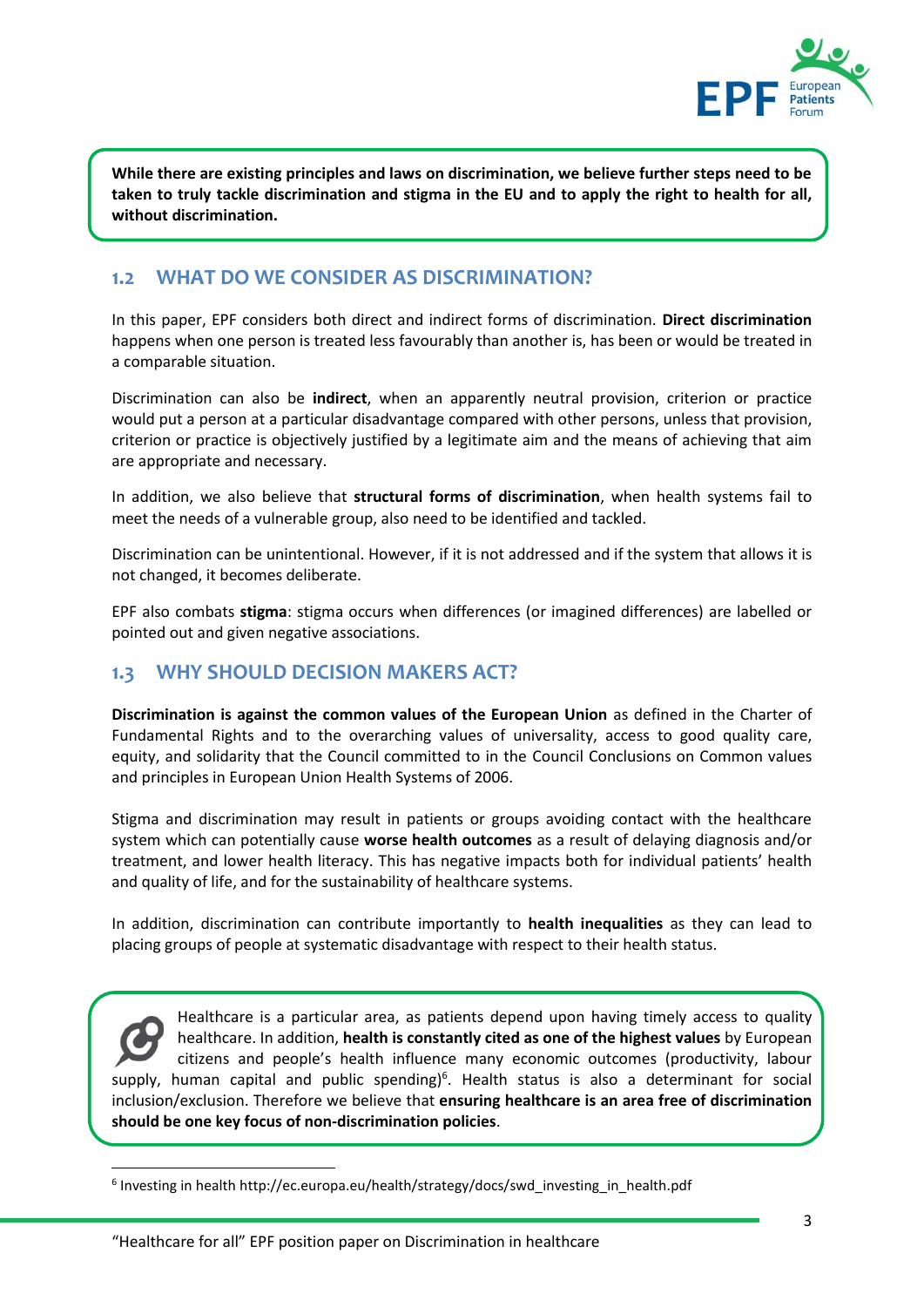

### Patients and discrimination in healthcare  $\overline{2}$

Discrimination may occur on the grounds **of a specific condition**. This is, for example, the case of patients with HIV who may face discriminatory attitudes or stigma, including in the provision of healthcare services. Patients with rare diseases also face access barriers which could be considered as structural discrimination, as often no care pathway is developed for these diseases as there is a low prevalence. Patients without diagnosis or in search of a diagnosis also face important difficulties in healthcare. Patients with chronic diseases also face a general form of stigma or blame for their condition, particularly when it is considered preventable or caused by lifestyle factors. As a result they are sometimes represented as "burden on the system".

**Patients with mental health conditions** are severely affected by discrimination in various areas of life, including healthcare. The stigma they face hampers their quality of life and the opportunity to accomplish their role as citizens. This often results in loss of opportunities in several areas: academic, employment, access to housing, emotional, etc.

In healthcare, the lack of information available to the public about mental health conditions results in delaying request for medical help by the affected person due to the fear and the shame of being rejected and misunderstood. This adds to delays in accessing adequate support. These factors affect all aspects of life, day to day. A project led by Mental Health Europe and funded under the Community Action Programme to combat discrimination 2001-2006 further highlighted the issues faced by people with mental health conditions in healthcare and provided recommendations and best practices.<sup>7</sup>

**Patients with disabilities** can face discriminatory attitude by healthcare providers, which can lead to exclusion from the provision of specific treatments (e.g. to prolong life, problems in access to sexual and reproductive health, denial of adequate treatment for people who live in institutions).<sup>8</sup> Disabled people also face problems with access healthcare facilities, lack of adequate and targeted information, and difficulties in communicating with healthcare providers. The later point is also a key issue for patients with learning disabilities.

**Age** may also be a factor of discrimination. Upper age limits can be used to restrict access to treatments such as kidney dialysis, heart bypass operations; cardiac rehabilitation programmes etc. People over a certain age are often excluded from clinical trials. Age discrimination also occurs in access to prevention and rehabilitation. There is also a risk of discrimination or stigma as regards the ability of older people to give consent in healthcare. Reports from patients' organisations also suggest there are deficits in treatment due to stigma and negative perception of old age: e.g. for depression, there is sometimes an assumption that it is a natural part of ageing.

Younger patients also face structural issues in healthcare. For example, healthcare professionals lack the adequate skillset and as a consequence, young patients are not involved in decision making. There is no adequate support and information targeted at this audience. In addition, the needs of young patients transitioning towards adult care are not always addressed efficiently and they may face a decrease in support when they transition to adult care.

<sup>7</sup> <http://old.mhe-sme.org/our-projects/past-projects/harassment-and-discrimination.html>

<sup>8</sup> European Policy Evaluation Consortium (EPEC), "Study on discrimination on the grounds of religion and belief, age, disability, and sexual orientation outside of employment", 13 June 2008.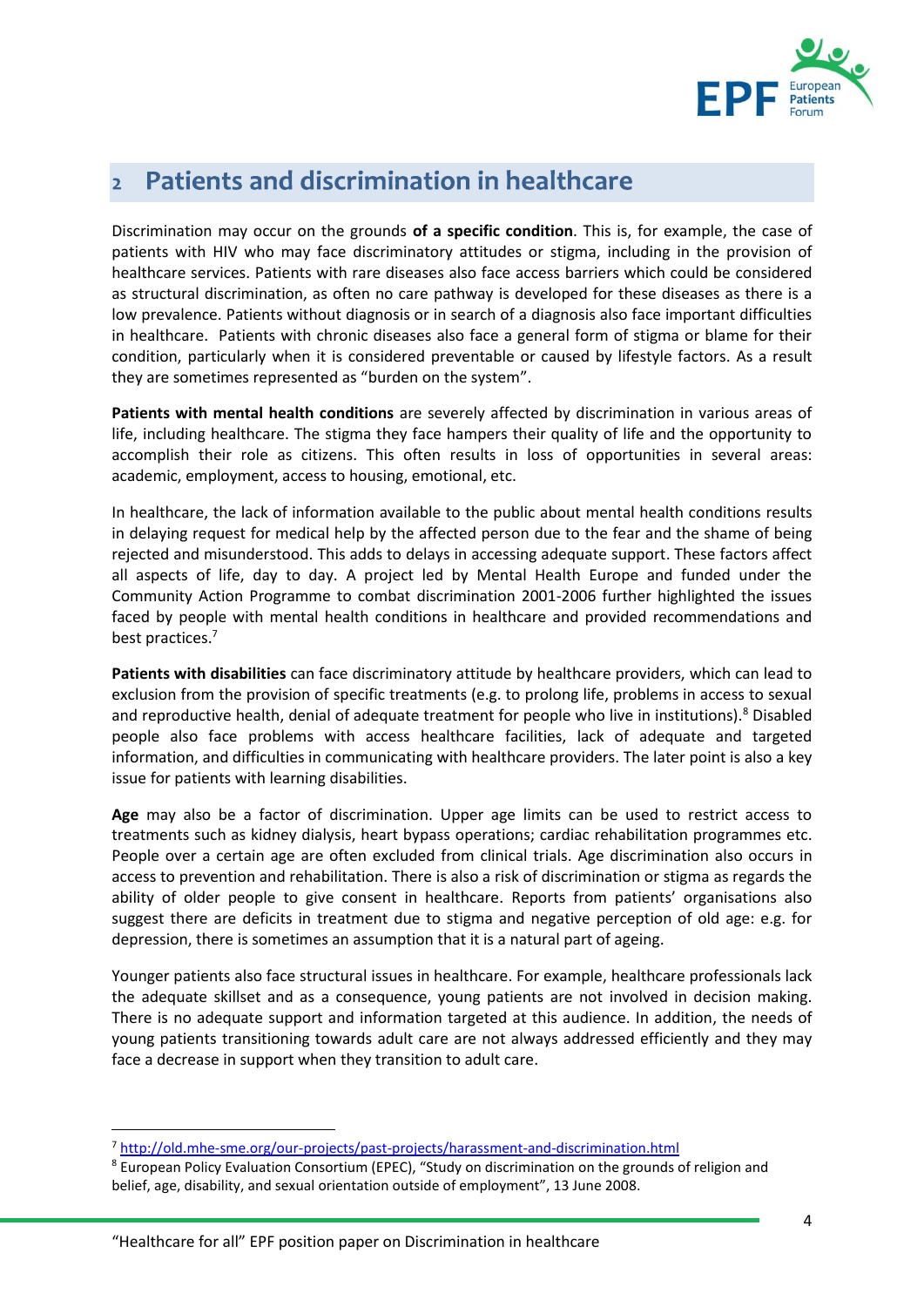

For more detailed information we refer you to *EPF position on the rights and needs of older patients*<sup>9</sup> and the report of the *Empathy seminar for young patients*<sup>10</sup> .

**Gender** is another significant factor of indirect discrimination, as there are differences in how men and women are affected by chronic diseases, i.e. in term of prevalence, degree of severity of the disease, symptoms. Gender differences have a direct impact on the health behaviour, risk exposure, social factors, and also on needs and access to care of women and men. Men are more likely to die, at all ages, of all the causes of death recorded by Eurostat. Women live longer and are more likely to suffer illness and disability in later life. Governments and health systems do not always recognize or address these differences.

Indirect discrimination of patients based on gender occurs in the research field: Clinical research only recently started to implement gender balance in trials, to take into account the fact that men and women metabolise and react to medicines differently.

Discrimination based on gender also appears in the management of patients' health and chronic or long term conditions: one key problem is "gender labelling" of a disease, which can have devastating consequences including delaying diagnosis and treatment. Two well-known examples are cardiovascular diseases and osteoporosis.<sup>11</sup> Another example of gender stereotype occurs in combination with mental health: women are more likely to be diagnosed with depression and be prescribed mood altering psychotropic drugs than men with identical symptoms.<sup>12</sup>

Patients can face discriminatory attitudes in healthcare depending on their **sexual orientation**, e.g. labelling of their orientation as a 'sickness', and staff within health care systems who refuse to provide help with medical services.<sup>13</sup> Their partners may be denied the right to visit, to have next of kin status, take medical decision, or have access to psychological support. There is also indirect discrimination, as this group faces lack of understanding of their specific health needs and lack of targeted information. According to the World Medical Associations, the negative experience this group face in healthcare "lead to higher prevalence rates of depression, anxiety disorders, substance misuse, and suicidal ideations and attempts".<sup>14</sup>

Discrimination occurs on the grounds of **religious belief** in healthcare because of a lack of understanding or flexibility as regards specific needs or preferences due to religious practices (e.g. dietary needs).<sup>15</sup> There is also a lack of targeted prevention campaigns and public health messages towards certain religious groups e.g. when the content of a health message contravenes with a religious belief or practice.

<sup>9</sup> [http://www.eu-patient.eu/Documents/Policy/Ageing/EPF\\_Position-paper\\_Older-patients\\_Jan14.pdf](http://www.eu-patient.eu/Documents/Policy/Ageing/EPF_Position-paper_Older-patients_Jan14.pdf)

<sup>10</sup> [http://www.eu-patient.eu/Documents/Projects/EMPATHY/EMPATHY\\_Project-Report\\_2014.pdf](http://www.eu-patient.eu/Documents/Projects/EMPATHY/EMPATHY_Project-Report_2014.pdf)

<sup>11</sup> Value + Toolkit [http://www.eu-patient.eu/Documents/Projects/Valueplus/Value+%20Toolkit.pdf,](http://www.eu-patient.eu/Documents/Projects/Valueplus/Value+%20Toolkit.pdf) p77 <sup>12</sup> http://www.who.int/mental\_health/prevention/genderwomen/en/

<sup>&</sup>lt;sup>13</sup> European Union Agency for Fundamental Rights "Homophobia and Discrimination on Grounds of Sexual Orientation and Gender Identity in the EU Member States Part II – The Social Situation", 2009

[http://fra.europa.eu/sites/default/files/fra\\_uploads/397-FRA\\_hdgso\\_report\\_part2\\_en.pdf](http://fra.europa.eu/sites/default/files/fra_uploads/397-FRA_hdgso_report_part2_en.pdf)

<sup>&</sup>lt;sup>14</sup> World Medical Association Statement on Natural Variations of Human Sexuality, October 2013 http://www.wma.net/en/30publications/10policies/s13/

<sup>15</sup> European Policy Evaluation Consortium (EPEC), "Study on discrimination on the grounds of religion and belief, age, disability, and sexual orientation outside of employment", 13 June 2008.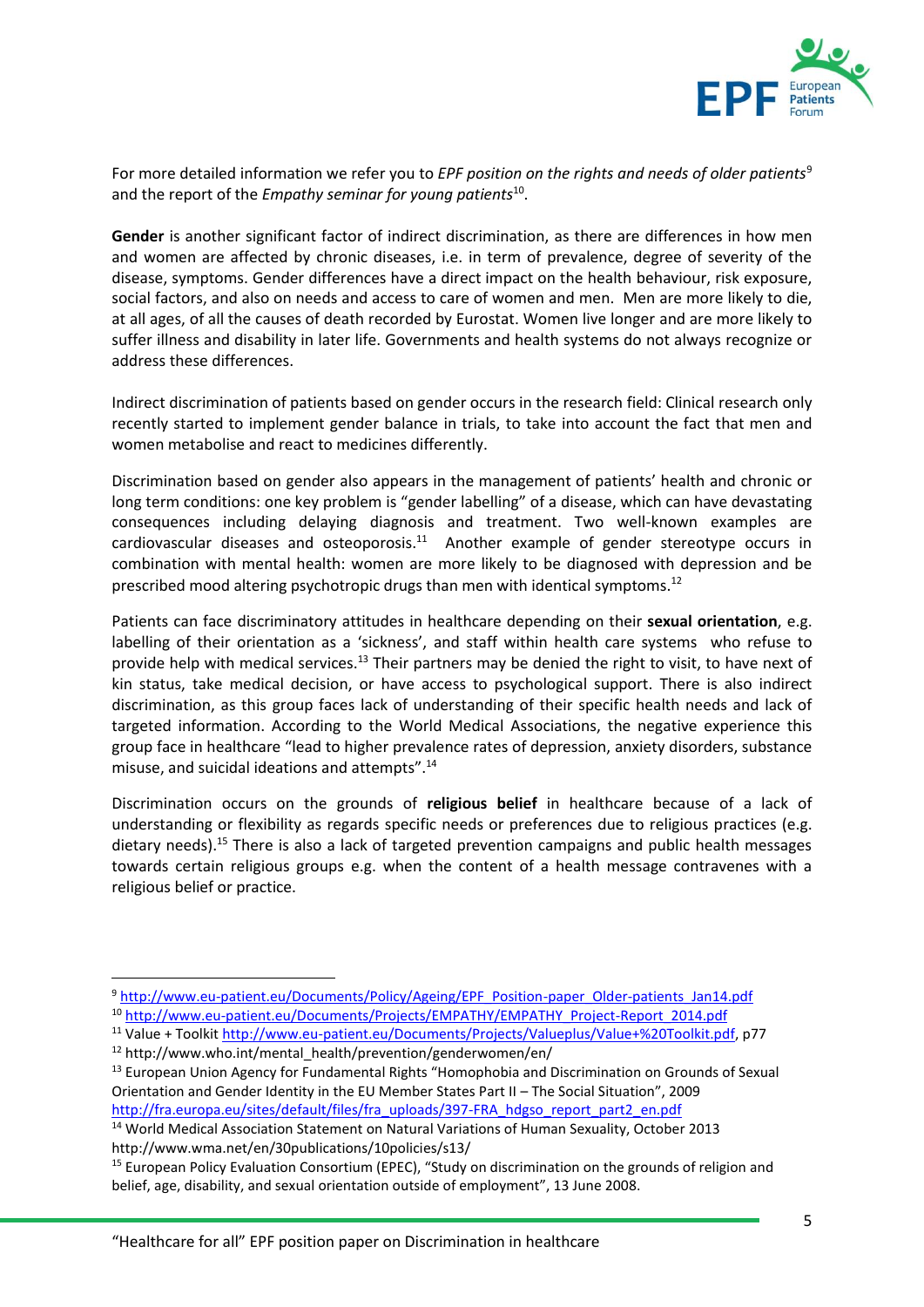

**Ethnicity** can also be a ground for discrimination in healthcare: healthcare professionals may have discriminatory attitudes or stigmatise patients due to their ethnic background.<sup>16</sup>

Patients belonging to **linguistic minorities** in some countries can also face unavailability of some healthcare services in their language, which is a form of structural discrimination.

**Roma people** are a group vulnerable to discrimination. It is estimated that 15 percent of them are affected by a disability or chronic condition.<sup>17</sup> According to the EU-MIDIS survey, they perceive they are discriminated against by healthcare personnel in various countries.<sup>18</sup> They may face issues such as refusal to assist them, segregation in health care facilities, and difficulties to access emergency care due to their ethnicity or status. They also face indirect discrimination through failure to meet their specific health needs: for example there is an absence of targeted information and communication. There is also a lack of health facilities in Roma neighbourhoods.

**Migrants** (including both documented and undocumented migrants) face discrimination. **Migrants in an irregular situation** are often only granted access to emergency care. They are often treated informally and therefore they do not benefit from the continuity of care required in the management of a chronic condition. As they often are not covered by health insurances or social security systems, they may have to pay care out-of-pocket and receive no reimbursement. They may also face indirect discrimination by healthcare staff as there can be lack of awareness about migrants' entitlements. There is also lack of clarity as regards the possibility for healthcare providers to refrain from reporting information about migrants to immigration authorities.  $19$ 

Major **Health determinants** can also trigger discrimination in healthcare. According to the World Health Organisation the determinants of health include:

- the social and economic environment,
- the physical environment, and
- $\bullet$  the person's individual characteristics and behaviours.<sup>20</sup>

Major determinants of health were identified by the WHO including social gradient, social exclusion, food, employment, addiction.<sup>21</sup>

For example obesity, alcoholism, homelessness, and drug dependency are cited by our members as factors that can lead to discriminatory behaviours towards patients within the healthcare system.

Among the determinants related to social and economic environment, EPF members cited the example of geographical localisation. Issues such as "medical desert", which are areas where there

 $\overline{a}$ 

http://www.euro.who.int/ data/assets/pdf file/0005/98438/e81384.pdf

<sup>&</sup>lt;sup>16</sup> European Union Agency for Fundamental Rights "Inequalities and multiple discrimination in access to and quality of healthcare", March 2013 http://fra.europa.eu/sites/default/files/inequalities-discriminationhealthcare\_en.pdf

<sup>&</sup>lt;sup>17</sup>"Health and the Roma Community, comparative analysis of the situation in Bulgaria, Czech Republic, Greece, Portugal, Romania, Slovakia and Spain" http://ec.europa.eu/justice/discrimination/files/roma\_health\_en.pdf EU‐ MIDIS (European Union Minorities and Discrimination Survey) – December 2009

<sup>18</sup> EU‐ MIDIS (European Union Minorities and Discrimination Survey) – December 2009

<sup>&</sup>lt;sup>19</sup> European Union Agency for Fundamental Rights "Inequalities and multiple discrimination in access to and quality of healthcare", March 2013 http://fra.europa.eu/sites/default/files/inequalities-discriminationhealthcare\_en.pdf

<sup>20</sup> http://www.who.int/hia/evidence/doh/en/

<sup>&</sup>lt;sup>21</sup> Further information is available in "Social Determinants of Health: the solid facts" 2<sup>nd</sup> edition, edited by Richard Wilkinson and Michael Marmot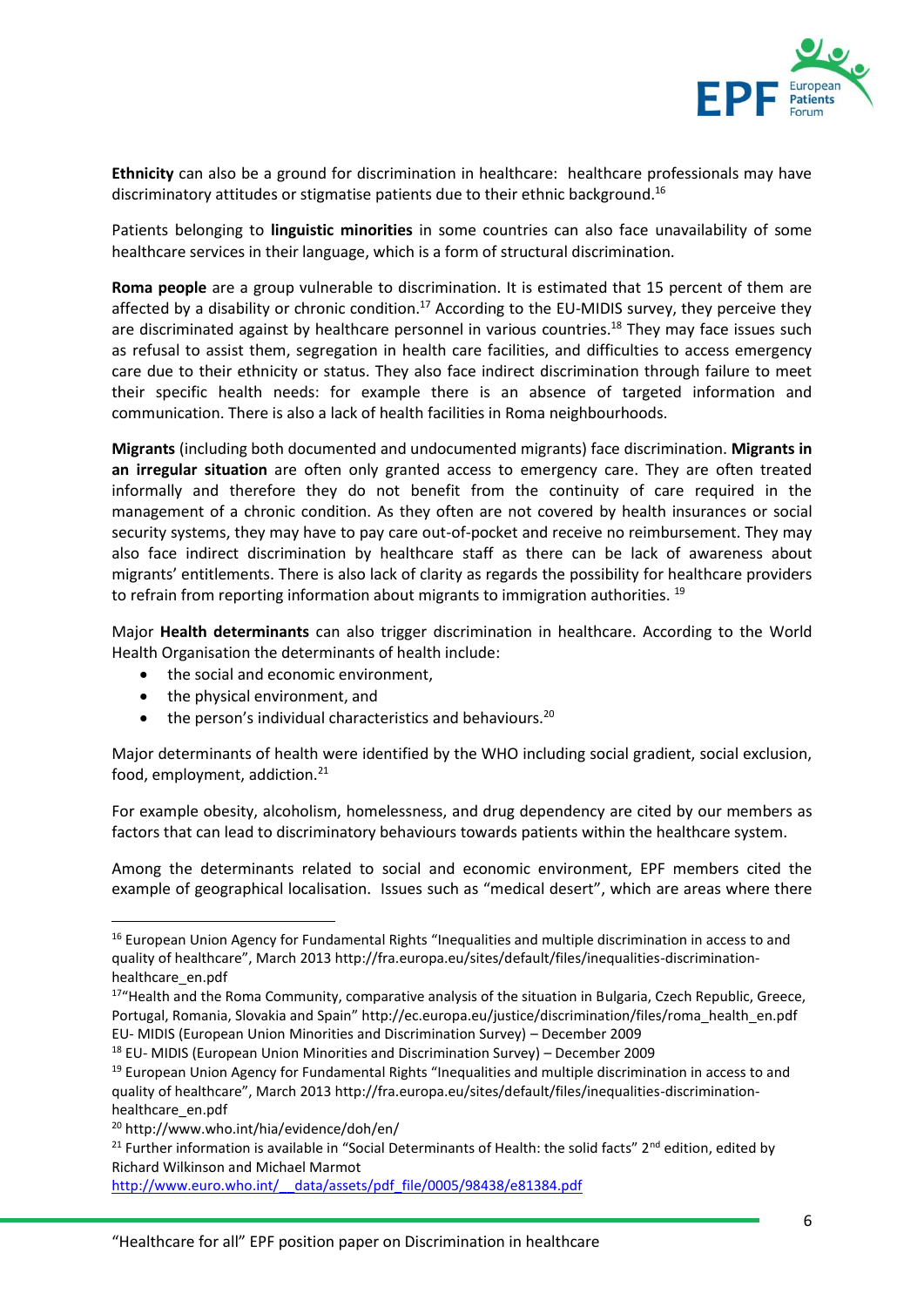

is a lack of healthcare professionals, when not actively addressed, are a form of discrimination for patients living in such areas. <sup>22</sup> Patients from small or isolated countries or regions may also face specific difficulties. According to patients' groups' feedback, **low socio-economic status** is also an important element that leads to patients being discriminated by healthcare services.

Discrimination mays also happen on **multiple grounds**, that is to say across two or more of the grounds mentioned above. 23

**While this list is non-exhaustive, it shows the need for further actions to ensure the principle of equal treatment is truly implemented in healthcare in the European Union.**

## Key principles and recommendations for patients'  $\overline{\mathbf{3}}$ equal treatment in healthcare

To tackle discrimination in healthcare and ensure that the principle of equal treatment becomes a reality for all patients, EPF calls on Member States and the EU to support the following rights and implement our recommendations.

# **3.1 THE RIGHT OF ACCESS AND EQUAL TREATMENT IN HEALTHCARE FOR ALL**

EPF strongly believes that the **right to equal treatment in healthcare** regardless of health status, age, sex, ethnic origin, political belief, religious conviction, marital status, economic status, sexual orientation, gender identity, and nationality needs to be better implemented in the European Union. It encompasses the **right for all to access healthcare**. For patients, access to healthcare means its availability and affordability. It also means access to care services from primary prevention to chronic diseases management, not just emergency care. It should include access to innovative treatments when they bring significant added value for the patients compared to older treatments. Healthcare should also be sustainable. Healthcare needs to shift from a disease based approach to a patient centred approach. Many structural forms of discrimination and unmet needs of vulnerable groups arise from a "one-size-fits-all" approach. A change towards a genuinely **patient-centred healthcare** is part of the solution. In 2015 EPF will adopt a position paper on access to healthcare from the patients' perpective.

[http://www.leciss.org/sites/default/files/101117\\_DOSSIER\\_DesertsMedicaux\\_Cahier1.pdf](http://www.leciss.org/sites/default/files/101117_DOSSIER_DesertsMedicaux_Cahier1.pdf)

 $\overline{a}$ 

<sup>&</sup>lt;sup>22</sup> See the example of the medical desert in France, described in the paper " Démographie médicale: repartition des médecins sur le territoire: Enjeux pour l'accès au soins et la sécurité des usagers » by the Collectif Interassociatif sur la Santé

<sup>&</sup>lt;sup>23</sup> European Union Agency for Fundamental Rights "Inequalities and multiple discrimination in access to and quality of healthcare", March 2013 [http://fra.europa.eu/en/publication/2013/inequalities-discrimination](http://fra.europa.eu/en/publication/2013/inequalities-discrimination-healthcare)[healthcare](http://fra.europa.eu/en/publication/2013/inequalities-discrimination-healthcare)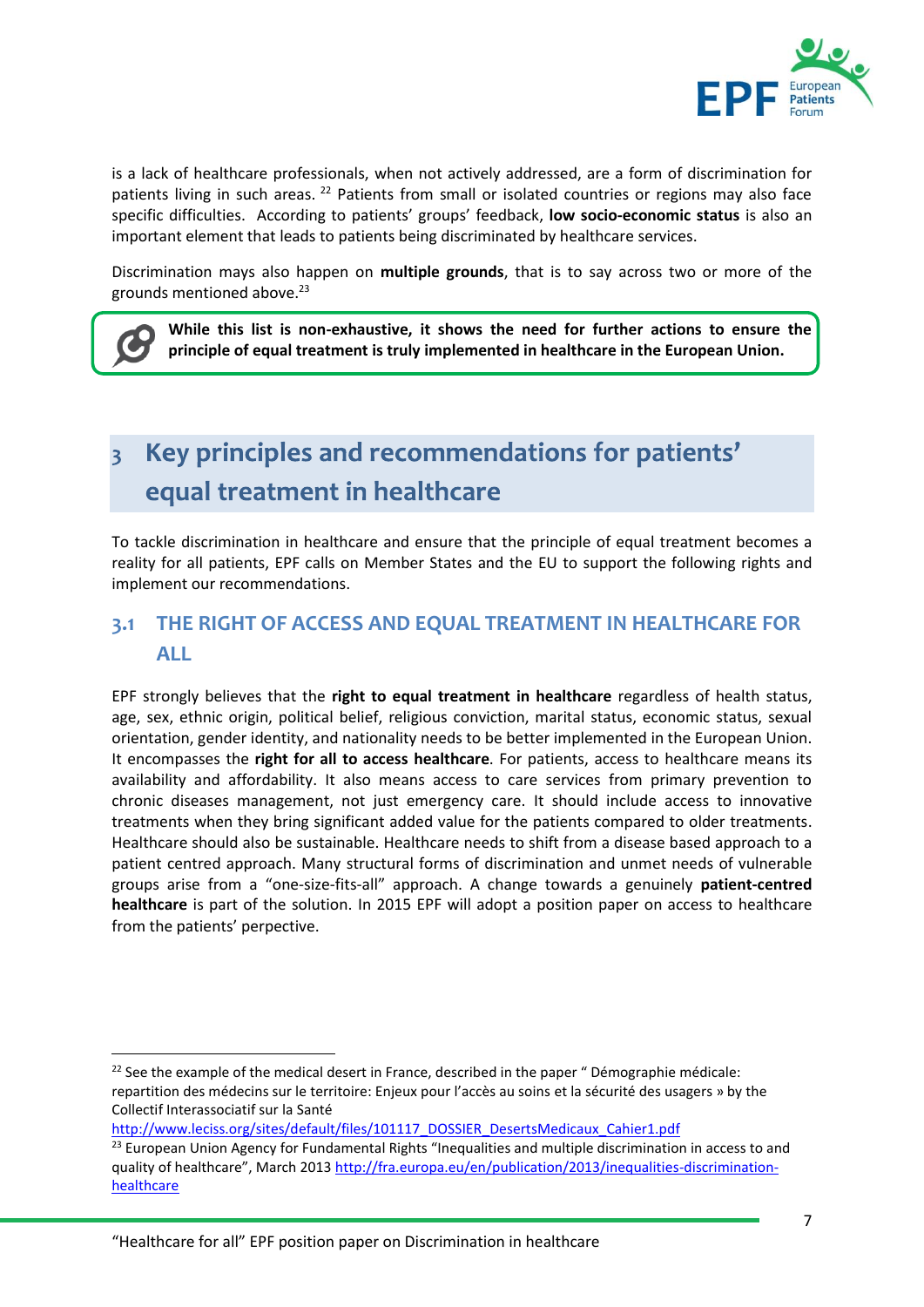

- 1. EPF calls on the European Institutions and Member States to work toward adopting the **proposal for a directive on discrimination** beyond the workplace of 2 July 2008. This directive should explicitly apply to the area of healthcare services.
- **RECOMMENDATIONS:**<br>
1. EPF calls on the E<br> **proposal for a divertive should ex**<br>
2. We call on Members<br> **undocumented minumetry stand unjournantly stand unjournantly stand unjournantly stand unjournantly** 2. We call on Member States and the EU to put in place **a right to assistance for seriously ill undocumented migrants** who cannot have access to care in their country of origin, as they currently stand unprotected by EU law.<sup>24</sup>

1 3. At the conference "health in Europe, making it fairer", former health Commissioner Tonio Borg demonstrated **leadership in this area**. We encourage the European Commission and the EU to step up actions to raise awareness of discrimination in the area of healthcare and of good practices that exist to tackle it.

1 4. We call on the new Health Commissioner to take actions on **key demands** expressed by Non-Governmental Organisations before the hearing of the Commissioner. <sup>25</sup>

5. The European Union and Member States should implement **principles of patient-centred**<br>**haalthcare<sup>26</sup>** and research and implement models of care and of healthcare governance that **healthcare**<sup>26</sup>, and research and implement models of care and of healthcare governance that correspond to these principles.

## **3.2 THE RIGHT TO BE PROTECTED FROM DISCRIMINATION ON HEALTH STATUS**

EPF believes that patients with chronic and/or long term conditions should be protected from discrimination on the grounds of health status.

### **RECOMMENDATIONS:**

1

 $\overline{a}$ 

1

1. Provisions already exist in the legislation of some Member States and need to be replicated<br>access the EU and at EU lovel in antidiscrimination law across the EU and at EU level in **antidiscrimination law**.

2. We encourage the EU and national government to **combat misconception and risk of stigmatisation** in their policies and communications related to chronic diseases: Though some chronic diseases are to some extent preventable, many diseases are not (e.g. neurodegenerative or genetic diseases), and diseases influenced by lifestyle factors arise from multiple factors which the patient may not have control over.

<sup>26</sup> See the definition of the International Alliance of Patients' Organizations <http://www.patientsorganizations.org/declaration>

 $24$  Doctor of the World report o[n access to healthcare in Europe in times of crisis and rising xenophobia](http://www.medicosdelmundo.org/index.php/mod.documentos/mem.descargar/fichero.documentos_MdM_Report_access_healthcare_times_crisis_and_rising_xenophobia_edcfd8a3%232E%23pdf) <sup>25</sup> [http://www.eu-patient.eu/Documents/Campaign-2014-EU-Elections/Demands\\_EU-NGOs\\_Health-](http://www.eu-patient.eu/Documents/Campaign-2014-EU-Elections/Demands_EU-NGOs_Health-Commissioner.pdf)[Commissioner.pdf](http://www.eu-patient.eu/Documents/Campaign-2014-EU-Elections/Demands_EU-NGOs_Health-Commissioner.pdf)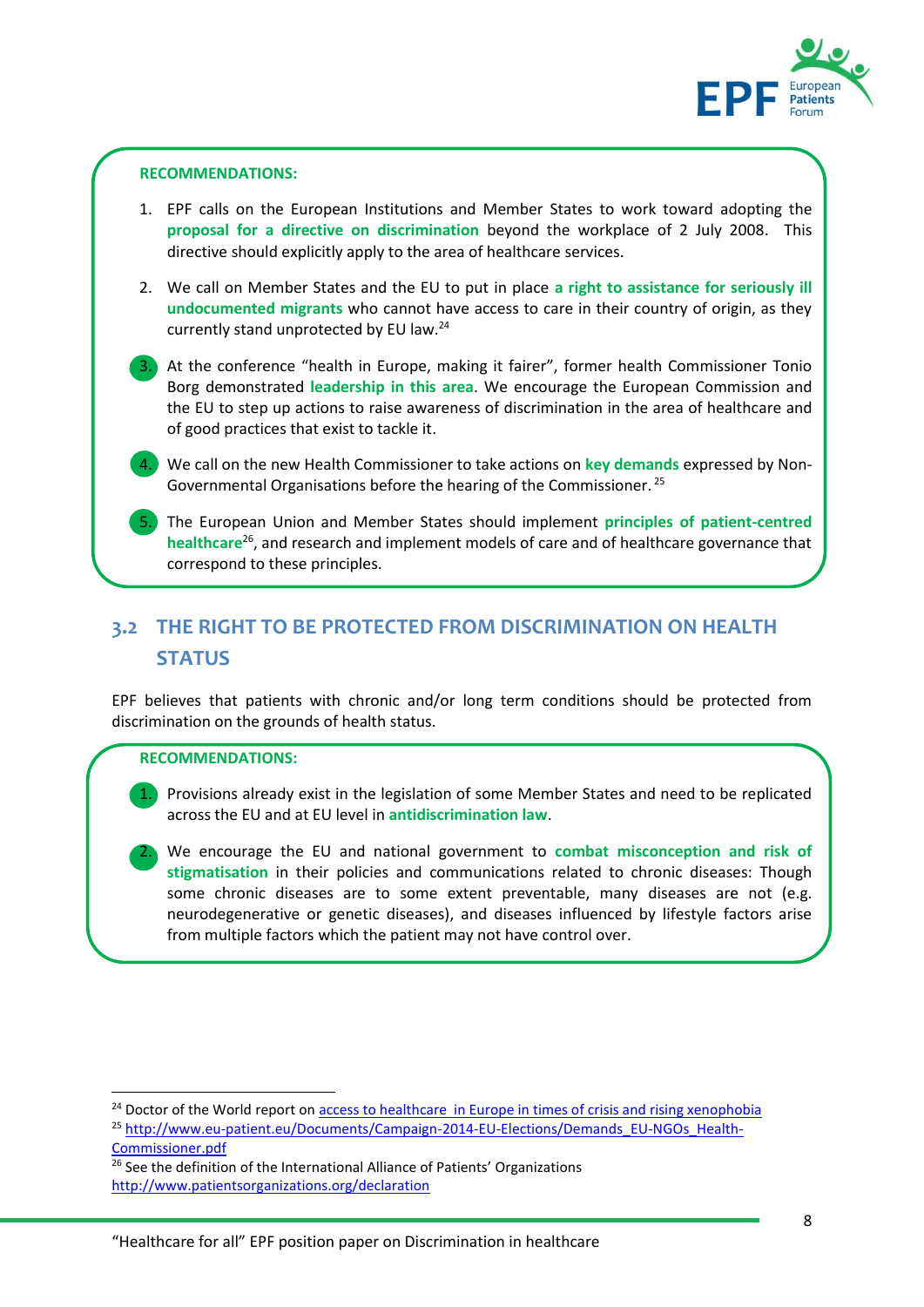

## **3.3 THE RIGHT TO RESPECT AND TO DIGNITY IN HEALTHCARE FACILITIES**

EPF believes that every patient has the right to be treated with respect and dignity by healthcare staff and health professionals. Yet as illustrated in section 2, many patients experience stigma due to staff behaviour in healthcare facilities. However, EPF also recognizes the strong role that healthcare professionals and their organisations are playing in the fight against discrimination. Ensuring that patients are treated with dignity and respect when coming in contact with the healthcare system is a principle of the Tallinn Charter<sup>27</sup>.

### **RECOMMENDATIONS:**

- 1. We believe **healthcare professionals' actions** to promote non-discrimination and ensure access to healthcare by vulnerable groups should be adequately supported and when relevant, resourced including by the EU and Member States.<sup>28</sup>
- 2. Non-discrimination principles and understanding of ageing, disability, and cultural<br>differences should be next of boalthcare staff and healthcare arefessionals' education or differences should be part of healthcare staff and **healthcare professionals' education or training**.
- 1 3. **Guidelines and good practices** in integrating fundamental rights in the education of healthcare professionals. [The OSCE guidelines for human rights education for health](http://www.osce.org/odihr/105053?download=true)  [professionals](http://www.osce.org/odihr/105053?download=true) which also list several resource materials should be evaluated and shared at EU level to encourage their implementation on a wider scale.
- 1 4. Healthcare professionals and healthcare staff should be trained to use appropriate, non stigmatising terminology when communicating with patients.

### **3.4 THE RIGHT TO INFORMATION AND SUPPORT**

In order to tackle discrimination, EPF believes that adequate information is a key cornerstone to support patients. This first means the right to have access to health information that is of high quality and that meets the diverse needs of patients needs to be put in place and implemented. Patients should also be informed about their rights and where to find adequate support or existing mechanisms for redress when they are victims of discrimination.

### **RECOMMENDATIONS:**

**.** 

1 1. EPF calls on the European Union to put in place an **action plan on health literacy**, with a focus on ensuring patients have access to high quality information. Civil society organisations must represent groups that are vulnerable to discrimination, to ensure that health literacy **interventions are tailored** to reach them. <sup>29</sup>

<sup>&</sup>lt;sup>27</sup> http://www.euro.who.int/ data/assets/pdf file/0008/88613/E91438.pdf

<sup>&</sup>lt;sup>28</sup> Example of such actions include the adoption by the World Medical Association of a Statement on natural [variation of human sexuality,](http://www.wma.net/en/30publications/10policies/s13/) or actions by NGOs such as the Doctor of the World (see the [report on access to](http://www.medicosdelmundo.org/index.php/mod.documentos/mem.descargar/fichero.documentos_MdM_Report_access_healthcare_times_crisis_and_rising_xenophobia_edcfd8a3%232E%23pdf)  [healthcare in Europe in times of crisis and rising xenophobia\)](http://www.medicosdelmundo.org/index.php/mod.documentos/mem.descargar/fichero.documentos_MdM_Report_access_healthcare_times_crisis_and_rising_xenophobia_edcfd8a3%232E%23pdf)

<sup>&</sup>lt;sup>29</sup> For more detailed recommendations, please consult our position on information to patients:

http://www.eu-patient.eu/whatwedo/Policy/Information-to-Patients/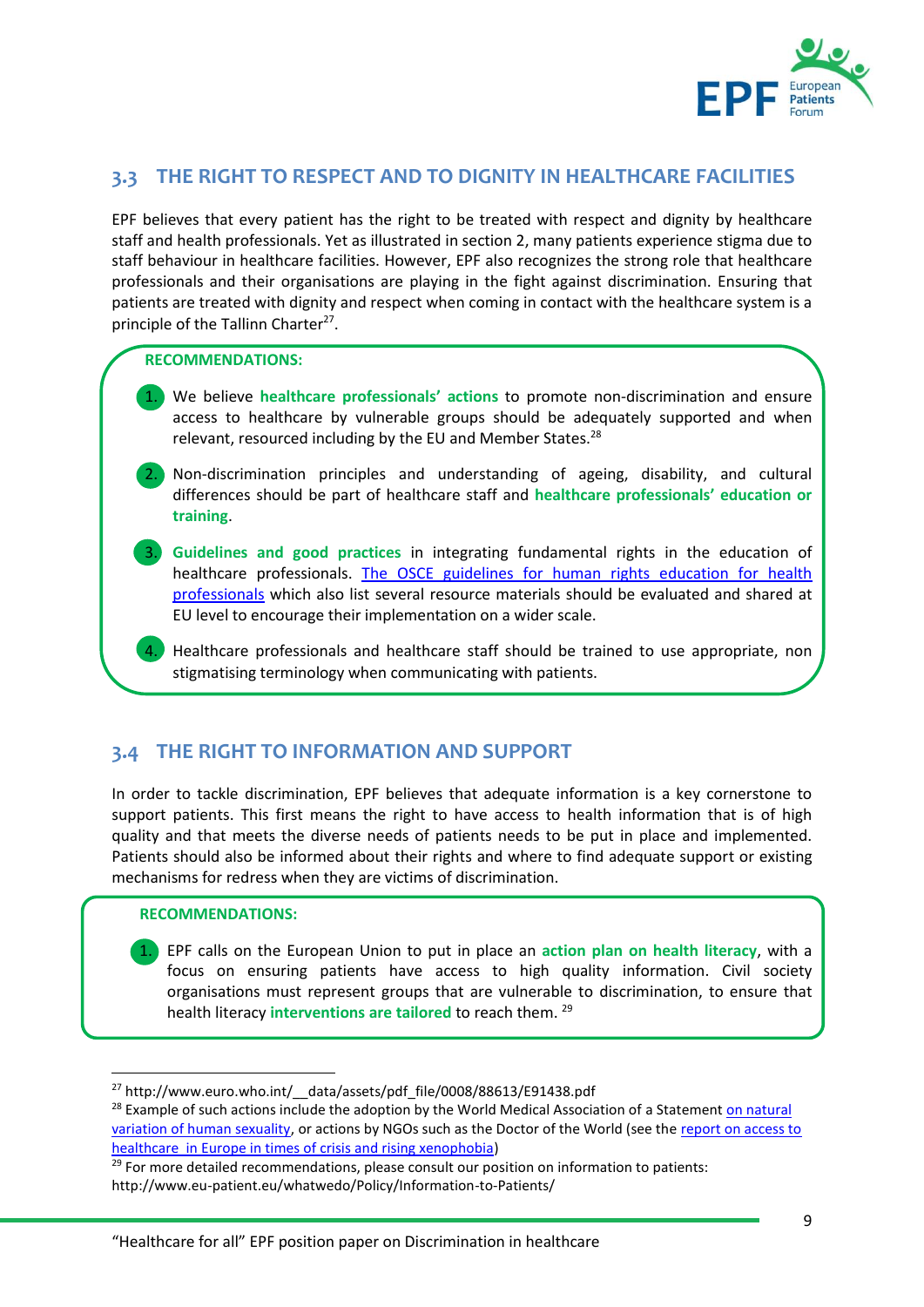

1 1 2. The EU and Member States should work with civil society organisations to ensure patients have access to **quality information about their rights as patients** and about existing **rights and mechanisms when they face stigma and/or discrimination** in healthcare facilities.

3. Equality bodies<sup>30</sup>, who play a key role in informing citizens about their rights, should be independent and appropriately resourced and have a platform to consult non-governmental organisations.

# **3.5 THE RIGHT FOR VULNERABLE GROUPS TO PARTICIPATE IN NON-DISCRIMINATION POLICIES**

11 To put in place effective non-discrimination policies, several actors need to work together. First and foremost, organisations representing vulnerable groups should be meaningfully involved in defining these policies. We commend the work of the EU Fundamental Rights Agency in involving various vulnerable groups in research.

### **RECOMMENDATIONS:**

1

**.** 

1 1 1. EPF recommends that at EU level and within Member States, departments with responsibilities for tackling discrimination and departments with responsibilities for health **work commonly** on this issues, not in silos, involving civil society organisations of both areas.

1 2. We recommend involving patients in **advisory bodies** on discrimination.

1 1 3. We recommend that the **Fundamental Rights Agency** continues to monitor the situation in this area. We recommend that the European Commission take actions to ensure that the Agency's opinions are implemented by Member States. We also recommend that the agency takes into account in its research grounds for discrimination such as health status, which are not explicitly mentioned by the treaties but are nonetheless factors of discrimination.

1 4. **Patients should be involved in research related to discrimination in healthcare,** in accordance with the findings of the project Value  $+$  which showed the added value of involving patients in health related projects and defined an approach for meaningful patient involvement.<sup>31</sup>

1 5. We recommend the EU put in place a joint action or common initiative to ensure **exchange of good practices between Member States on measures to tackle discrimination and health inequalities** in healthcare services (whether legislative measures or other policy initiatives), and that promote access to quality healthcare and information for groups of patients that are vulnerable to discrimination. The joint initiative should also look at best practices in collecting data and monitoring discrimination in healthcare. It should be carried out with meaningful involvement of civil society organisations representing vulnerable groups including patients.

<sup>&</sup>lt;sup>30</sup> Bodies set up to act independently in promoting equal treatment of all persons without discrimination on the grounds of religion or belief, disability, age or sexual orientation

<sup>31</sup> http://www.eu-patient.eu/whatwedo/Projects/EPF-led-EU-Projects/ValuePlus/